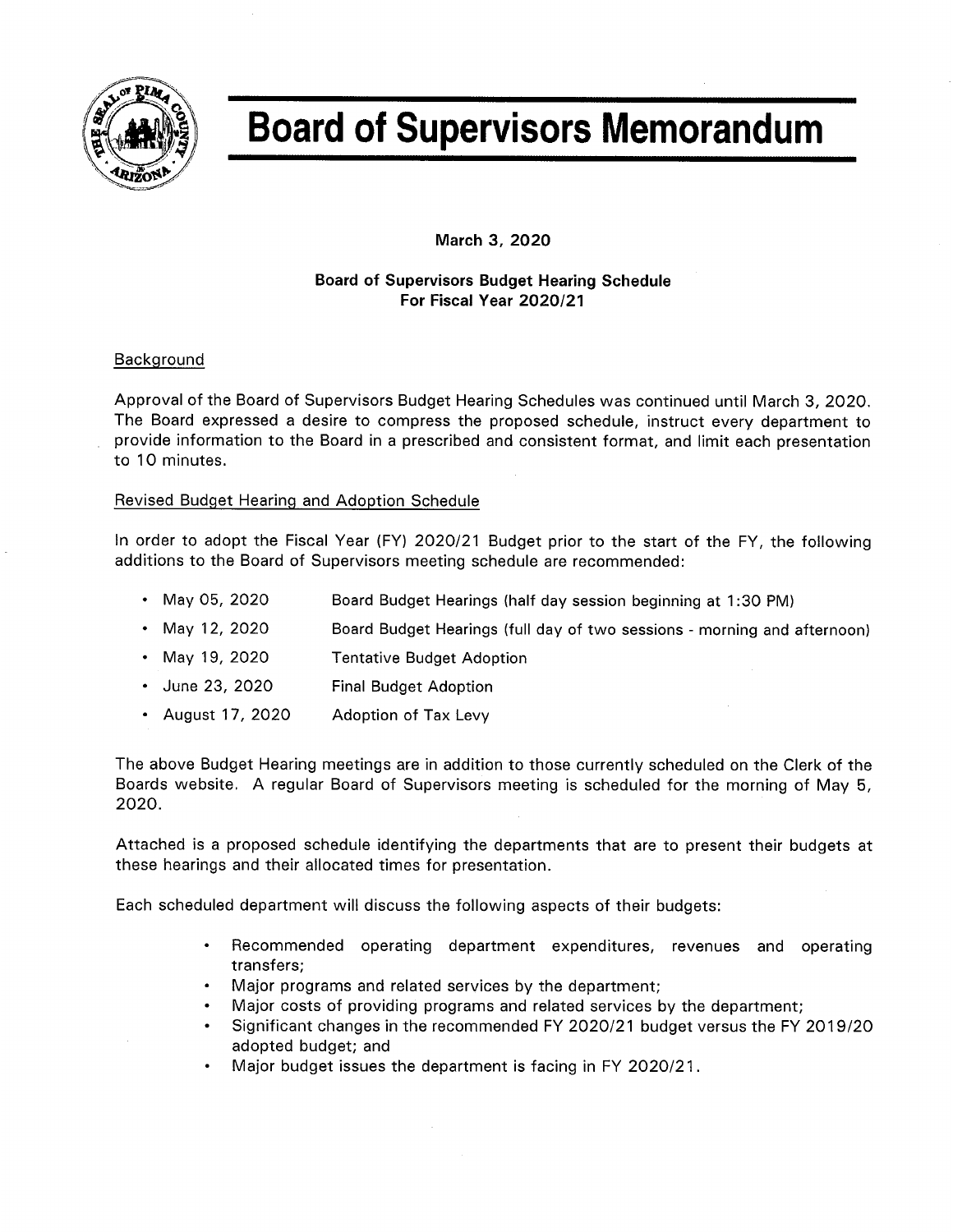The Honorable Chairman and Members, Pima County Board of Supervisors Re: Board of Supervisors Budget Hearing Schedule for Fiscal Year 2020/21 March 3, 2020 Page 2

The information provided by the departments at these hearings will be based on the FY 2020/21 County Administrator Recommended Budget that will be distributed to the Board of Supervisors on April 30, 2020. Working Budget drafts for each County Department and budget unit will also be available on the Pima County Budget website beginning February 3, 2020.

Note that several smaller County departments, such as each of the five Board of Supervisors budget units, Clerk of the Board, Real Property, etc., are not scheduled for a hearing to help make more efficient use of the Board's time. These departments are relatively small and are mainly administrative in function. Each of these departments have simple and straightforward budgets that experience minimal fluctuations from year-to-year. A list of the departments not scheduled for presenting is available on the last page of the attached Budget Hearing Schedule.

#### Recommendation

I recommend the Board of Supervisors approve the revised schedule for the FY 2020/21 Budget Adoption process.

Additionally, in order for departments to be able to timely prepare for discussions of their budgets, I am requesting that the Board of Supervisors approve the attached department Budget Hearing Schedule for the upcoming budget hearing sessions.

Sincerely,

Gilancetony

C.H. Huckelberry County Administrator

CHH/mp -February 27, 2020

#### Attachment

 $c$ : Jan Lesher, Chief Deputy County Administrator Francisco García, MD, MPH, Deputy County Administrator and Chief Medical Officer, **Health and Community Services** Carmine DeBonis, Jr., Deputy County Administrator for Public Works Michelle Campagne, Director, Finance and Risk Management Robert W. Johnson, Deputy Director, Finance and Risk Management Patrick McGee, Budget Manager, Finance and Risk Management Julie Castañeda, Clerk of the Board of Supervisors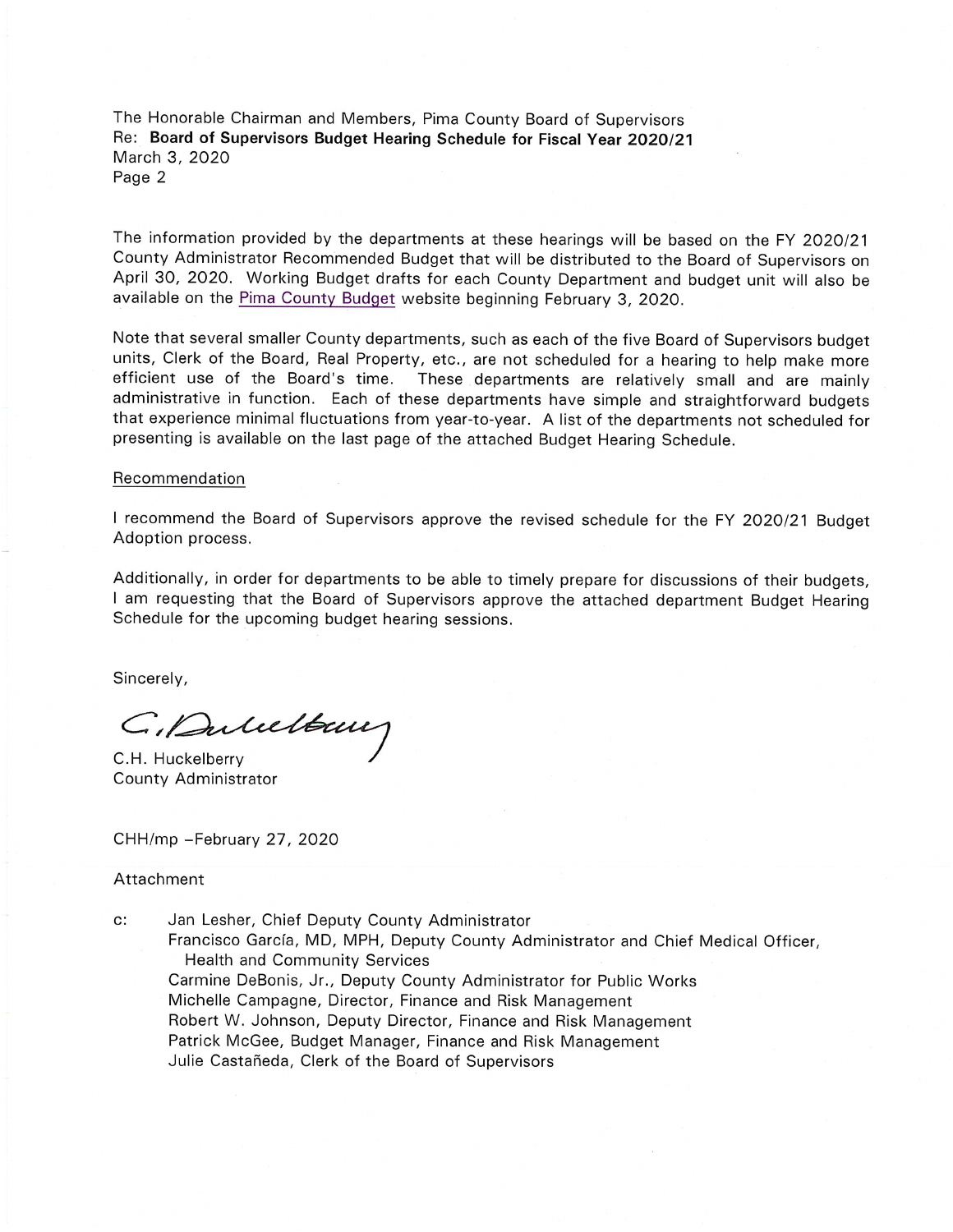# **BUDGET HEARING SCHEDULE Revised 3/02/2020**

|  |  |                                                            | May 5, 2020 9:00 AM                             | <b>Regular Board of Supervisors Meeting</b>        |                |
|--|--|------------------------------------------------------------|-------------------------------------------------|----------------------------------------------------|----------------|
|  |  |                                                            | May 5, 2020 1:30 PM                             | <b>Board Budget Hearings</b>                       | Time (Minutes) |
|  |  |                                                            |                                                 | Introduction - County Administrator                | 5              |
|  |  | Justice and Law Enforcement (Elected Officials)            |                                                 |                                                    |                |
|  |  |                                                            | Constables                                      |                                                    | 5              |
|  |  |                                                            |                                                 | Clerk of the Superior Court                        | 10             |
|  |  |                                                            | Sheriff                                         |                                                    | 10             |
|  |  |                                                            | <b>Superior Court</b>                           |                                                    | 10             |
|  |  |                                                            | Juvenile Courts                                 |                                                    | 10             |
|  |  |                                                            | <b>Justice Courts</b><br><b>County Attorney</b> |                                                    | 10<br>10       |
|  |  |                                                            | 10                                              |                                                    |                |
|  |  | <b>General Government Services (Elected Officials)</b>     |                                                 |                                                    |                |
|  |  |                                                            | Assessor                                        |                                                    | 5              |
|  |  |                                                            | Recorder                                        |                                                    | 5              |
|  |  |                                                            | Superintendent of Schools                       |                                                    | 5              |
|  |  |                                                            | <b>Treasurer</b>                                |                                                    | 5              |
|  |  | <b>General Government Services (Non-elected Officials)</b> |                                                 |                                                    |                |
|  |  |                                                            |                                                 | Office of Emergency Management & Homeland Security | 5              |
|  |  |                                                            |                                                 | Pima County Wireless Integrated Network (PCWIN)    | 5              |
|  |  |                                                            | Elections                                       |                                                    | 5              |
|  |  |                                                            | May 12, 2020 9:00 AM                            | <b>Board Budget Hearings</b>                       |                |
|  |  |                                                            |                                                 | <b>General Government Services (Non-elected)</b>   |                |
|  |  |                                                            |                                                 | <b>Analytics &amp; Data Governance</b>             | 5              |
|  |  |                                                            | <b>Attractions &amp; Tourism</b>                |                                                    | 5              |
|  |  |                                                            |                                                 | Communications, Graphic Services and Print Shop    | 10             |
|  |  |                                                            | <b>Facilities Management</b>                    |                                                    | 10             |
|  |  |                                                            |                                                 | Finance & Risk Management - Operations             | 10             |
|  |  |                                                            | <b>Fleet Services</b>                           |                                                    | 5              |
|  |  |                                                            |                                                 | <b>Grants Management &amp; Innovation</b>          | 10             |
|  |  |                                                            | Human Resources                                 |                                                    | 10<br>10       |
|  |  |                                                            | <b>Information Technology</b><br>Procurement    |                                                    | 10             |
|  |  |                                                            | <b>Community and Health Services</b>            |                                                    |                |
|  |  |                                                            | 10                                              |                                                    |                |
|  |  |                                                            | <b>Library District</b>                         | <b>Community and Workforce Development</b>         | 10             |
|  |  |                                                            | <b>Behavioral Health</b>                        |                                                    | 10             |
|  |  |                                                            | <b>Health Services</b>                          |                                                    | 10             |
|  |  |                                                            | <b>Medical Examiner</b>                         |                                                    | 10             |
|  |  |                                                            | Pima Animal Care Center                         |                                                    | 10             |
|  |  |                                                            |                                                 |                                                    |                |